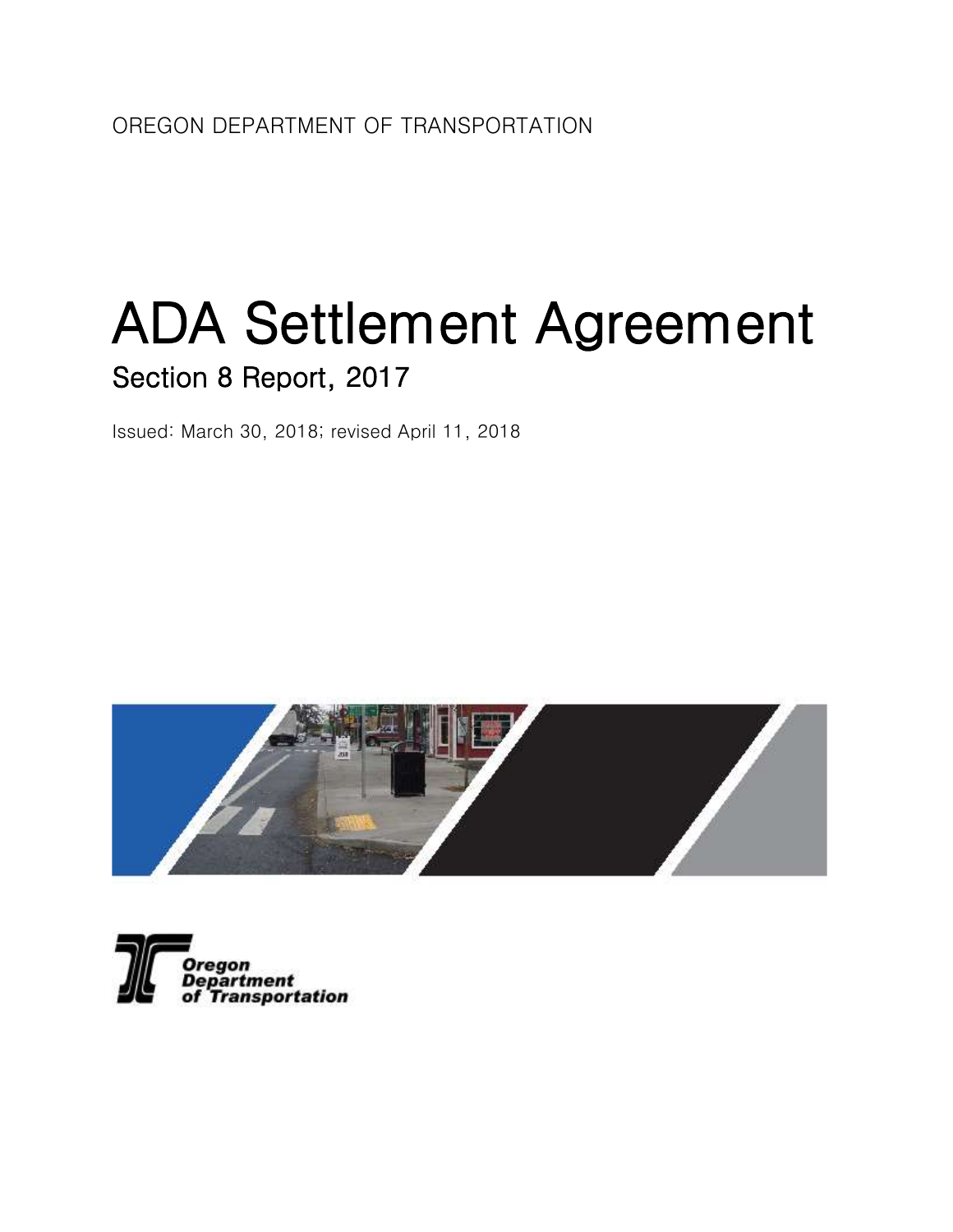The Oregon Department of Transportation (ODOT) and the Association of Oregon Centers for Independent Living, et al. (AOCIL) entered into a settlement agreement (Agreement) on November 2, 2016, to make state highways more accessible to the people with disabilities. Section 8 of that Agreement requires ODOT to report annually about its progress on specific tasks. This is the language from Section 8 of the Agreement and the report page numbers where the information will be found.

# Section 8. Reporting

For each year of this Agreement, ODOT will prepare an annual report based upon the work ODOT has performed under this Agreement each year and provide information relating to its progress, including:

- (a) list of actions undertaken and completed by ODOT each year pursuant to this Agreement; Pages  $2 - 6$
- (b) amount expended pursuant to Section 3; Page 7
- (c) number of curb ramp locations remediated, specifically:
	- a. the number of curb ramp locations and actual curb ramps remediated per Section 4 (a) or (b) and their physical locations; and
	- b. the number of curb ramp locations remediated per Section 4 (c), (d), (e), (f), and (g), and their physical locations; Page 8
- (d) number of curb ramp locations remaining to be remediated and their physical locations. Page 9 and attached Curb Ramps Remaining to be Remediated Report.

ODOT has made progress implementing the provisions in the Agreement and is pleased to provide its annual report for 2017.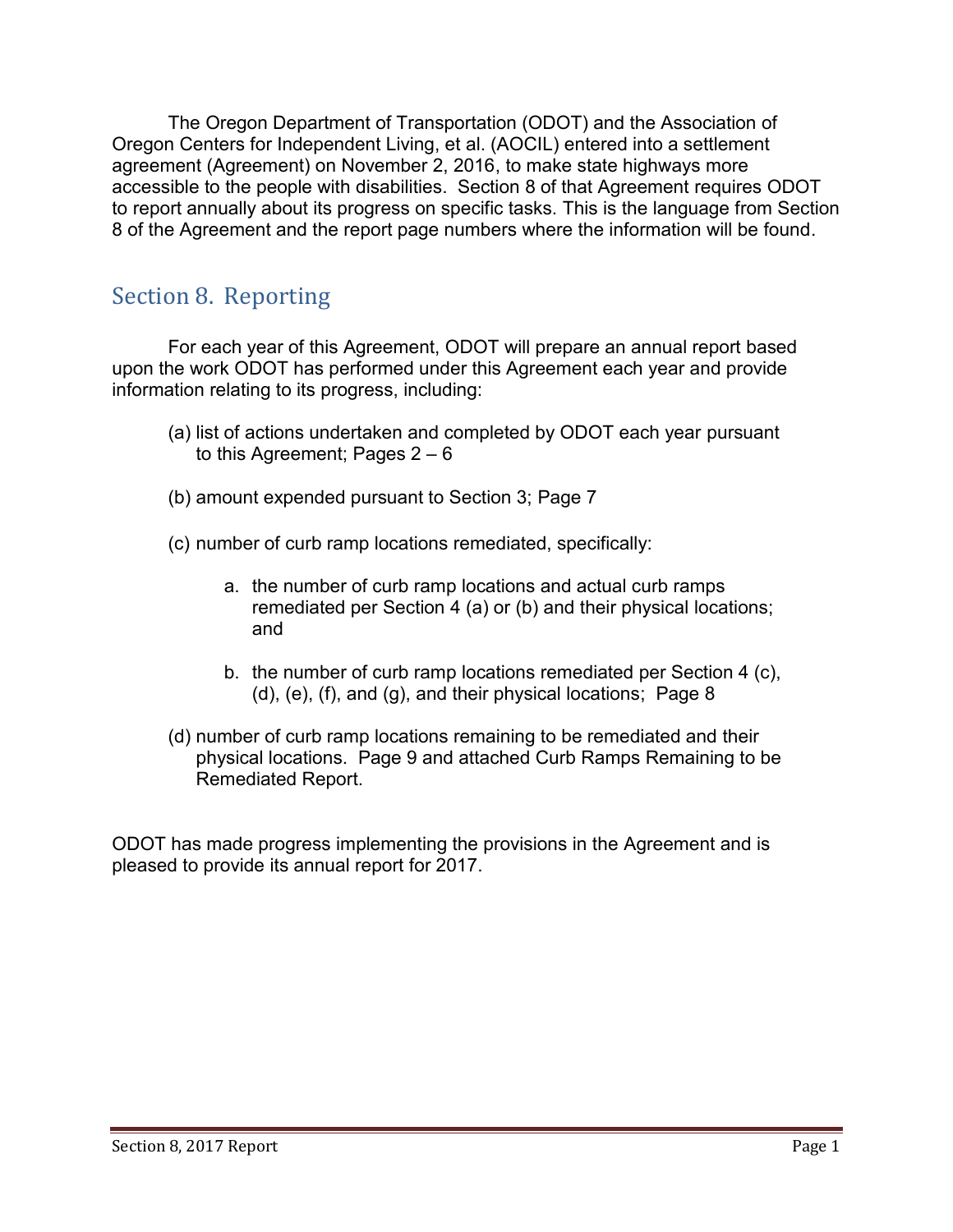# Part (a) Actions completed by ODOT pursuant to the Agreement through December 31, 2017

The following is a summary of ODOT actions organized by the Agreement Section. Not all sections required deliverables during 2017; those sections (4, 6, 11-13, and 18-25) are not addressed in this first report. Through the following actions, ODOT complied with the terms of the Agreement.

# Section 1. Updated Statewide Curb Ramp Inventory

ODOT updated its curb ramp inventory statewide and provided the inventory report to AOCIL on December 29, 2017, in both hard copy and digital form. It provided a digital copy to the Accessibility Consultant.

ODOT is tracking those segments of highway that have been transferred to other agencies to ensure that necessary curb ramp remediation takes place.

# Section 2. Inventory of Pedestrian Crossing Signals

ODOT completed the inventory of pedestrian crossing signals and provided the inventory report to AOCIL on December 29, 2017, in both hard copy and digital form. A digital copy was also provided to the Accessibility Consultant.

ODOT is tracking those segments of highway that have been transferred to other agencies to ensure that necessary pedestrian signal remediation takes place.

# Section 3. Initial Commitment for Prioritized Projects

ODOT committed an initial \$5 million to address priority curb ramps and associated pedestrian signals; the money will be spent on project scoping, estimating, development, design, right of way, and construction. The Agreement directs ODOT to begin spending the \$5 million as soon as practicable after priorities are determined.

ODOT has taken a number of steps to position the agency to begin to address the prioritized locations. ODOT hired a consultant to scope and estimate projects for the prioritized locations in July 2017, and the consultant provided its final report on September 29, 2017. ODOT provided the list of prioritized curb ramps to AOCIL through their attorney who approved the order of the list on November 14, 2017, and as revised on December 18, 2017. ODOT is finalizing the design contract for the prioritized projects and is waiting for the projects to complete the appropriate local and federal approval processes.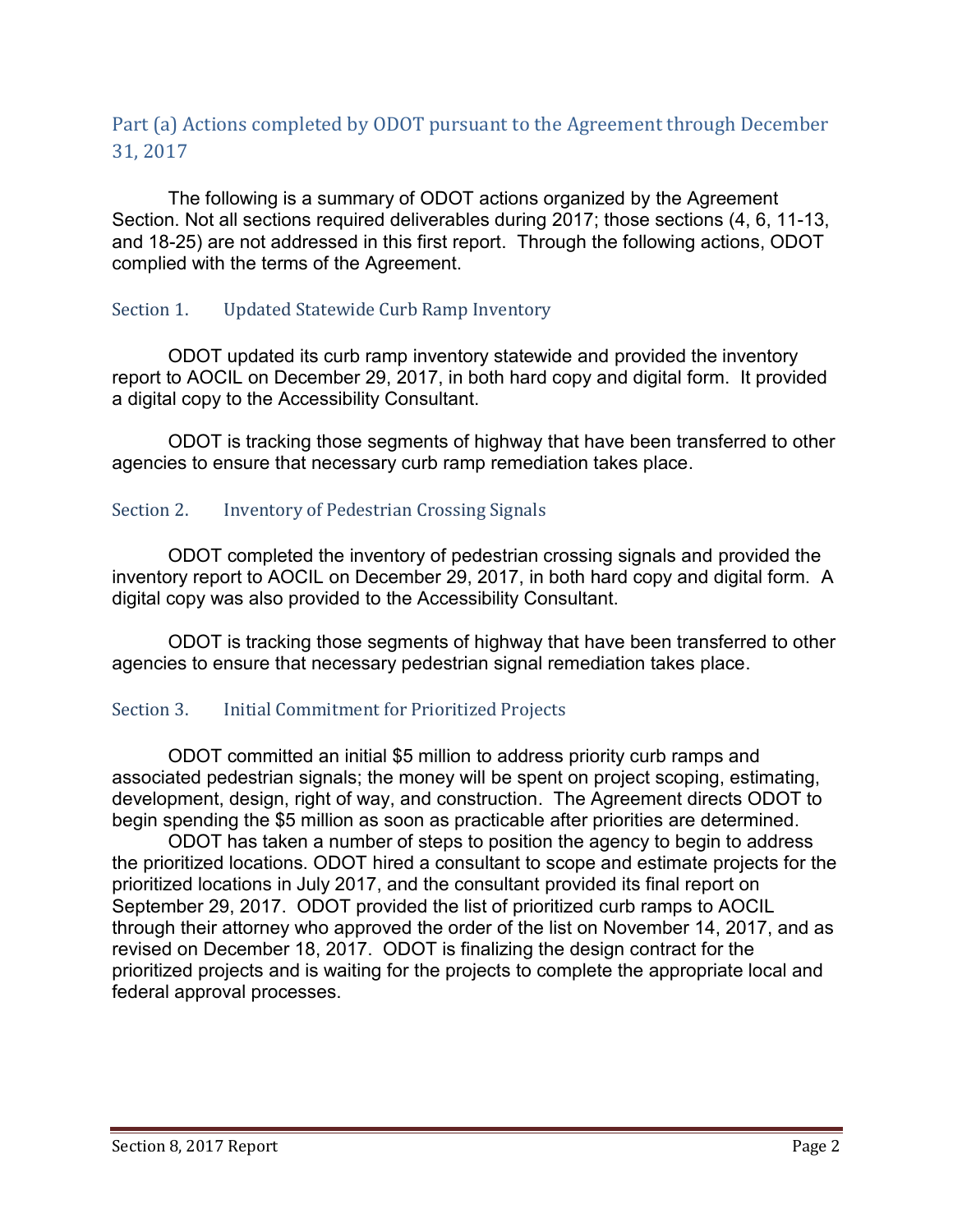## Section 5. Remediation of Pedestrian Signals

Through December 31, 2017, ODOT received seven requests for audible pedestrian signals and is responding to them in accordance with the Agreement Appendix B ODOT policy. Three of the requests are being evaluated to determine the appropriate action. Two requests are in the process of being remediated. One request is not within ODOT's jurisdiction, and ODOT provided the citizen who made the request the appropriate local jurisdiction contact information. One request was withdrawn by the citizen.

Parties have had no communication about a remediation schedule for pedestrian signals.

## Section 7. Accessibility Consultant

In May 2017, ODOT retained Cole & Associates as its Accessibility Consultant. The consultant was jointly selected by ODOT and AOCIL. ODOT is actively working with the Accessibility Consultant related to their responsibilities in this section of the Agreement.

## Section 9. Alternate Routes during Construction

ODOT has updated its processes to provide temporary pedestrian routes through and around work zones that meet applicable standards. One of the processes is to notify organizations that serve people with disabilities. ODOT is using the contact information provided by AOCIL in June 2017 to make those notifications.

### Section 10. Monitoring

The 2018 Planned Curb Ramp Projects table below is ODOT's estimation of the number of curb ramps that will be remediated in 2018. Seventeen curb ramps will be remediated from AOCIL's prioritized curb ramp list; 689 805<sup>1</sup> will be remediated through other ODOT planned projects including region-specific projects, maintenance work, local agency agreements and the ADA program.

| 2018 Planned Curb Ramps             |           | <b>Willamette</b> | Region 1 Region 2 Region 3 Region 4 Region 5<br>Southern |         |         | Total |
|-------------------------------------|-----------|-------------------|----------------------------------------------------------|---------|---------|-------|
|                                     | Portland/ | Valley/North      | Oregon/                                                  | Central | Eastern |       |
|                                     | Metro     | Coast             | South Coast                                              | Oregon  | Oregon  |       |
| <b>AOCIL Prioritized Curb Ramps</b> |           | 17                |                                                          |         |         | 17    |
| <b>Other Planned Curb Ramps</b>     | 168       | 353               | 107                                                      | 53      | 124     | 805   |
| Totals                              | 168       | 370               | 107                                                      | 53      | 124     | 822   |

#### **Figure 1: 2018 Planned Curb Ramps**

l  $^1$  The March 30, 2018 version of this report incorrectly listed 689 as other curb ramps to be completed in 2018. The table below the narrative correctly identified the number as 805. This updated report corrects the narrative.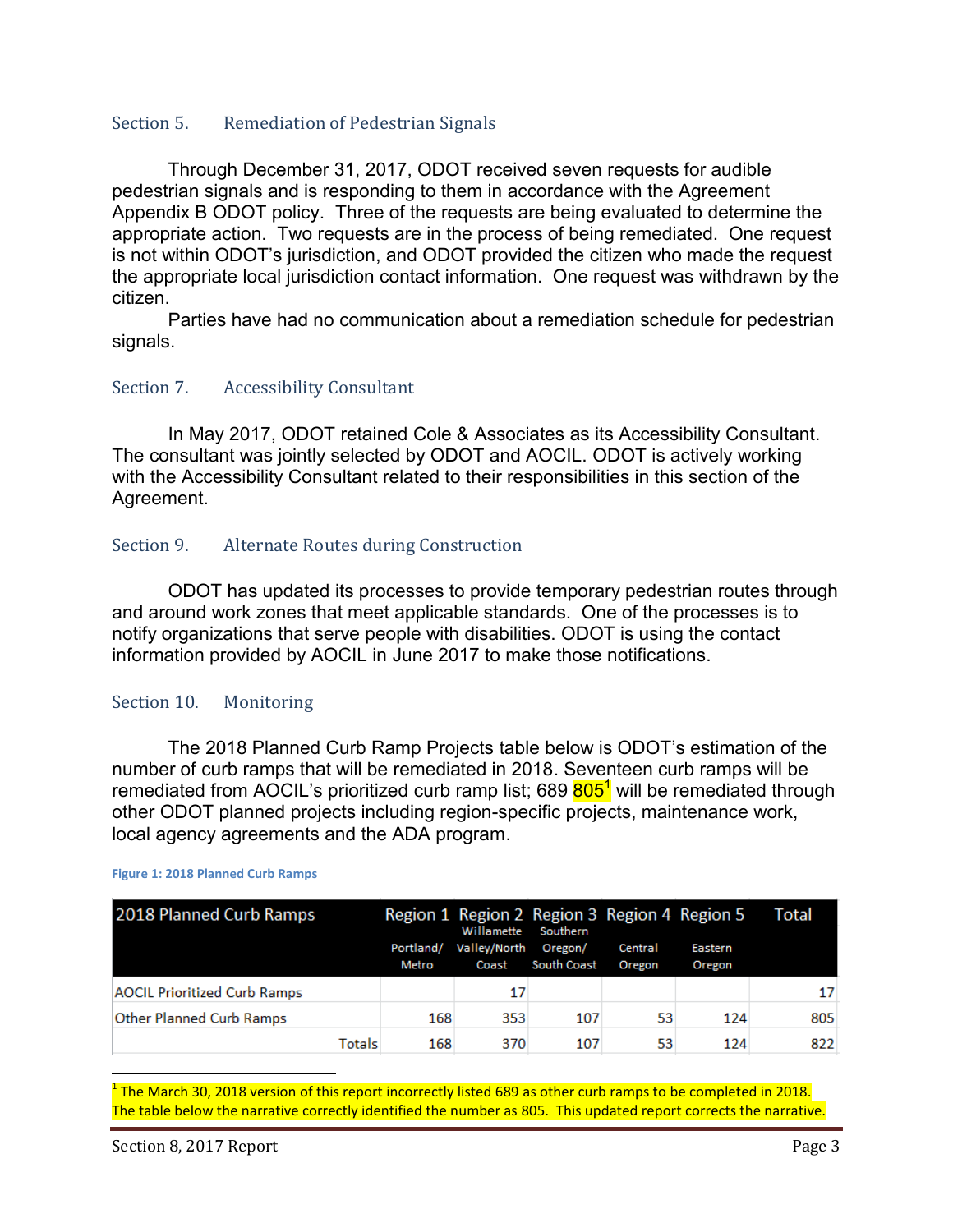The AOCIL Prioritized Curb Ramps in the table are in Clatskanie and Springfield. AOCIL Prioritized Curb Ramps in Portland, Beaverton, and Bend are estimated to be delivered between 2019 and 2022 after they go through the required federal and local processes. The timelines represent ODOT's best estimation of the year curb ramps in these locations will be remediated; ODOT will continue to update those delivery timelines.

# Section 14. ODOT Oversight

ODOT identified Lisa B. Strader, ADA Program manager, as a person with access to the director as necessary to be responsible for implementation of processes developed for remediation obligations.

ODOT identified Becky Williams, as ADA coordinator. This information is posted on [ODOT's website](http://www.oregon.gov/ODOT/About/Pages/ADA.aspx).

# Section 15. Public Complaint and Request Process

ODOT has established its process to track and respond to Comments, Questions, Concerns, or Requests (CQCR) consistent with this section. The ADA CQCR Communications Team was first convened on March 23, 2017. Since then it has met on May 23 and September 13, 2017 and is actively evaluating and addressing CQCRs as they are received.

ODOT has provided a link to the [CQCR form](http://www.oregon.gov/ODOT/About/Pages/ADA-Issue-Request-Form.aspx) on its website.

# Section 16. Self-evaluation and Transition Plan

The Oregon Transportation Commission approved ODOT's updated [Transition](http://www.oregon.gov/ODOT/Business/OCR/Documents/Final%20ADA%20Transition%20Plan%202017.pdf)  [Plan](http://www.oregon.gov/ODOT/Business/OCR/Documents/Final%20ADA%20Transition%20Plan%202017.pdf) in June 2017.

# Section 17. Joint Press Release

ODOT and AOCIL published a [joint press release](http://www.oregon.gov/ODOT/About/Documents/18-030_ODOT_ADA_Annual_Report.pdf) on November 3, 2016, describing the agreed-upon plan to make state highways more accessible to people with disabilities.

# Section 26. Transportation Remediation

At the November 14, 2016, Public Transportation Advisory Committee (PTAC) meeting, ODOT provided PTAC with an update on the Agreement and the requests of PTAC as a result of it.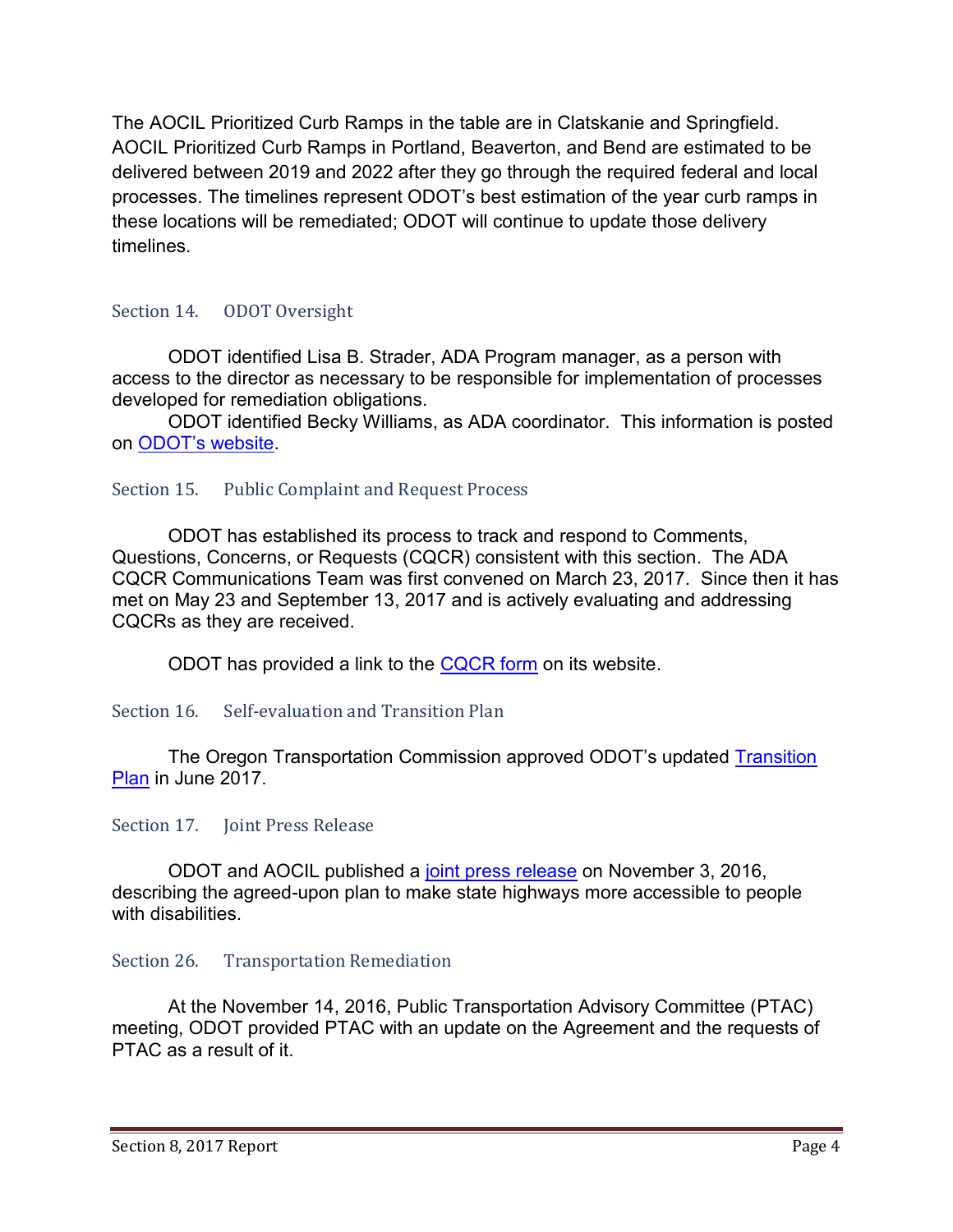ODOT recommended that PTAC select an AOCIL member to fill the new Senior and People with Disabilities position. Curtis Raines, SPOKES Unlimited, an AOCIL member, has filled that position.

ODOT recommended that PTAC form a permanent work group to focus on helping persons with disabilities engage in transit statewide and to mitigate barriers. ODOT received confirmation in July 2017 that the workgroup had been formed. It held its first meeting on August 31 with subsequent meetings on September 11 and November 13, 2017. The workgroup chair is Curtis Raines.

ODOT also recommended that the Disability Workgroup address the six issues identified in the Agreement. The workgroup's November 11, 2017, meeting notes indicate the workgroup will review these issues and follow them as guidelines.

# Section 27. Education and Outreach

ODOT trained more than 800 ODOT staff, consultants and contractors on curb ramp inspections and the form used to capture measurements.

ODOT made presentations to the following outside organizations relating to the Agreement details such as inventory, AOCIL's prioritized locations status, the CQCR process, and the importance of Temporary Pedestrian Accessible Route Plans (TPARPs). ODOT has been notifying the Centers for Independent Living (CIL) representatives of the upcoming meetings and requesting their assistance to inform their constituents of the meetings.

| 2/2/17  | Oregon Bicycle and Pedestrian Advisory Committee (OBPAC)              |
|---------|-----------------------------------------------------------------------|
| 4/10/17 | Association of Oregon Counties (AOC)                                  |
| 4/12/17 | American Public Works Association (APWA) Oregon Conference            |
| 4/28/17 | Oregon Local Program Committee                                        |
| 4/28/17 | ODOT Industry Leadership Team Meeting w/ AGC Members                  |
| 5/11/17 | Professional Engineers of Oregon                                      |
| 5/23/17 | <b>County Engineers Conference</b>                                    |
| 5/25/17 | Cascades West Area Commission on Transportation (CWACT)               |
| 5/31/17 | Association of Oregon Centers for Independent Living (AOCIL) in Salem |
| 6/01/17 | Mid-Willamette Valley Area Commission on Transportation (MWACT)       |
| 6/23/17 | American Public Works Association (APWA) Newport Chapter              |
| 7/11/17 | Rogue Valley Area Commission on Transportation (RVACT)                |
| 7/26/17 | American Public Works Association (APWA) Portland Chapter             |
| 8/31/17 | <b>Public Transportation Advisory Group (PTAC)</b>                    |
| 9/08/17 | Southwest Area Commission on Transportation (SWACT)                   |
| 9/13/17 | Oregon Bicycle & Pedestrian Advisory Committee (OBPAC)                |
| 9/14/17 | Central Oregon Area Commission on Transportation (COACT)              |
| 9/26/17 | State Diversity and Inclusion Conference Booth                        |
| 9/27/17 | State Diversity and Inclusion Conference Booth                        |
| 9/28/17 | South & North Eastern Area Commissions on Transportation (SE/NEACT)   |
| 10/2/17 | Lower John Day Area Commission on Transportation (LJDACT)             |
|         |                                                                       |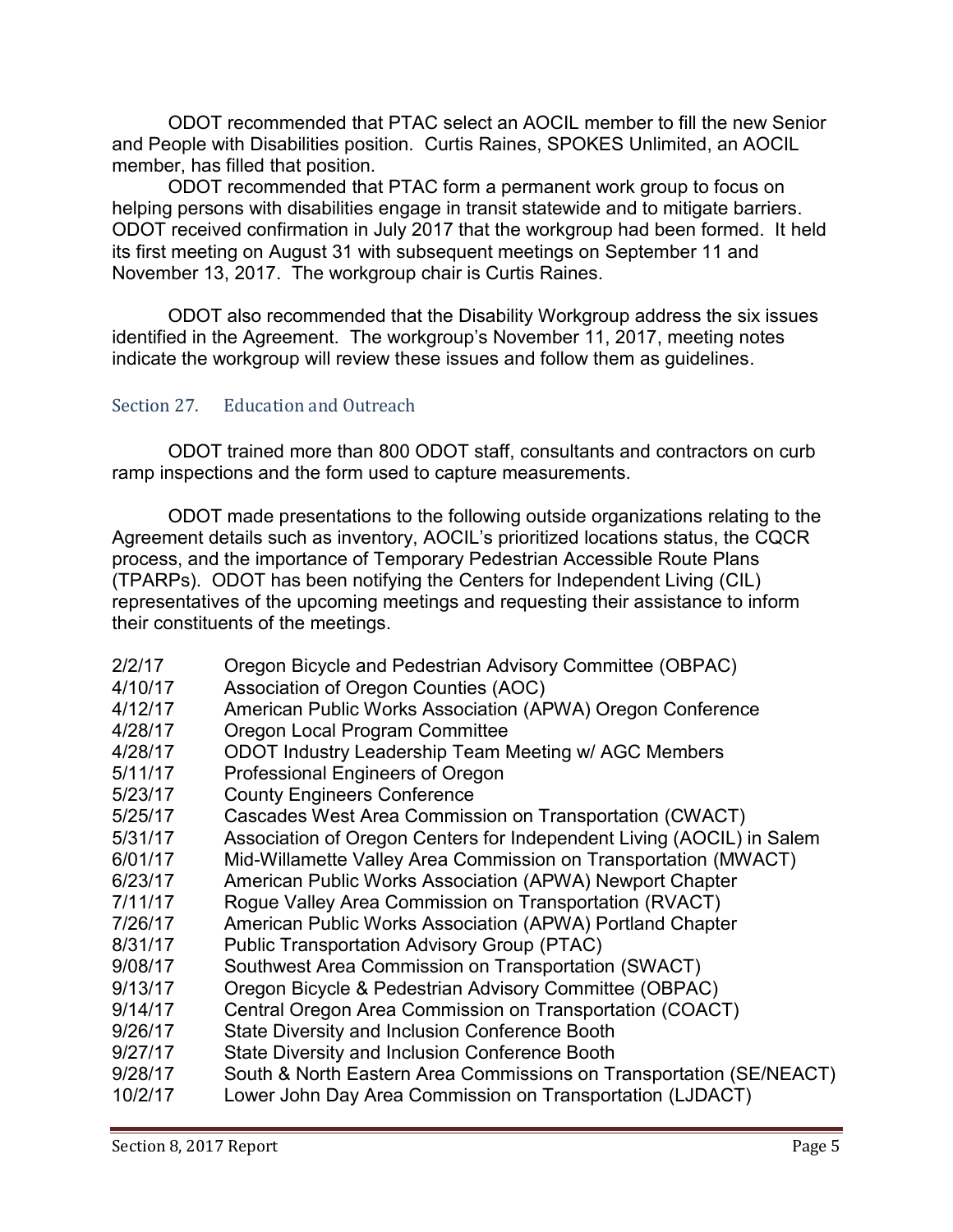- 10/3/17 Oregon Public Transportation Conference
- 11/3/17 South Central Oregon Area Commission on Transportation (SCOACT)
- 12/7/17 Oregon Bicycle & Pedestrian Advisory Committee (OBPAC)
- 12/14/17 Portland General Electric

ODOT made presentations to the following internal groups:

- 4/13/17 ODOT Construction Project Managers
- 6/19/17 ODOT Project Managers
- 7/19/17 ODOT Project Managers on Temporary Access during Construction
- 8/01/17 ODOT Mill Creek Management Team Meeting
- 8/02/17 ODOT Scope and Select Leadership Team Meeting
- 9/06/17 ODOT Scope and Select Leadership Team Meeting
- 0/30/17 ODOT Asset Data Management Committee Meeting
- 11/1/17 ODOT Scope and Select Leadership Team Meeting
- 11/7/17 ODOT Project Delivery Team Meeting
- 11/15/17 ODOT Technical Leadership Center All-Staff Meeting

ODOT and AOCIL have agreed to quarterly check in calls. These calls occurred on July 11 and October 16, 2017.

This is the conclusion of Part (a)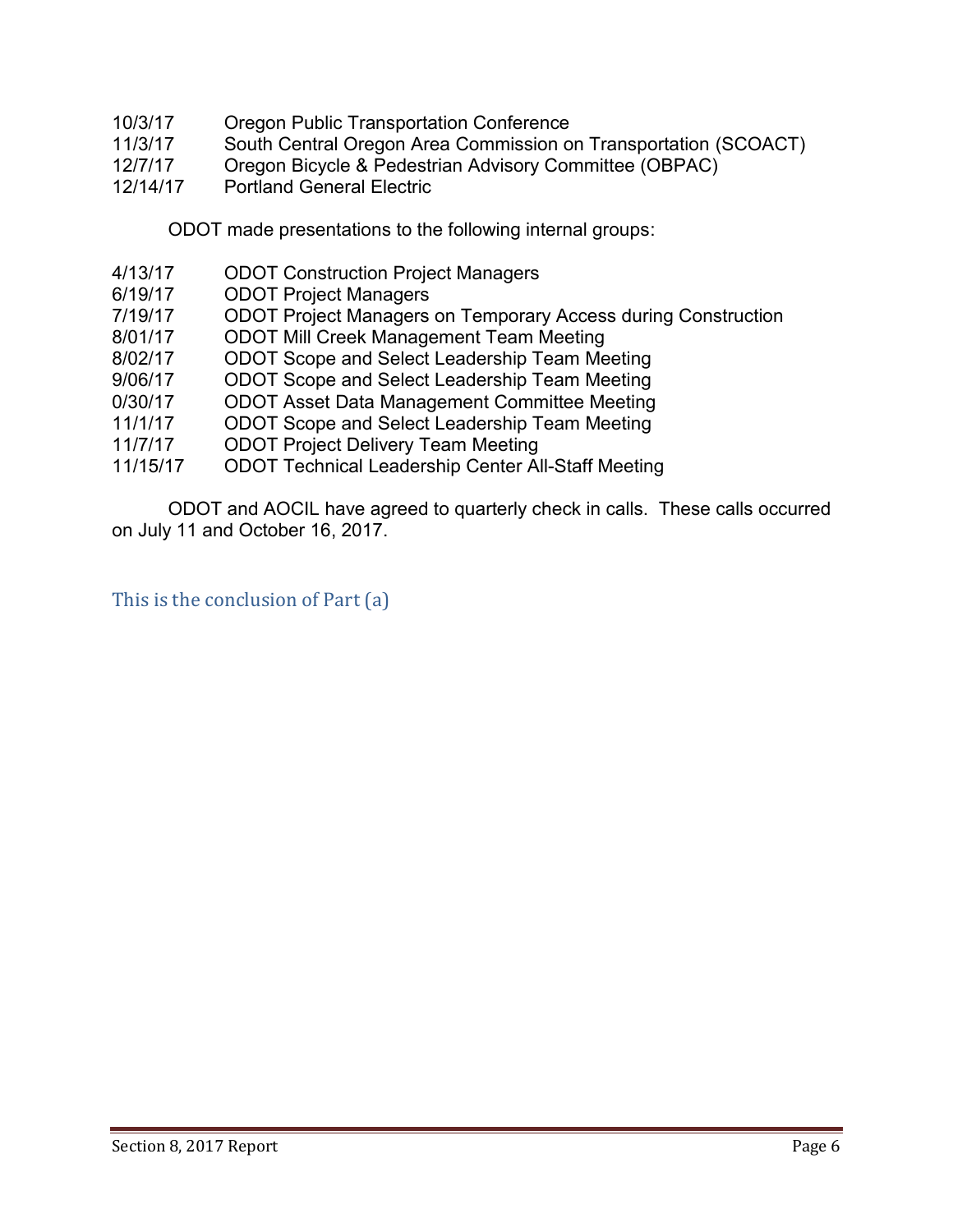# Part (b) Amount expended pursuant to Section 3

Through December 31, 2017, \$255,416 of the \$5 million has been spent to have an engineering firm provide scoping and estimates of AOCIL's list of prioritized curb ramps.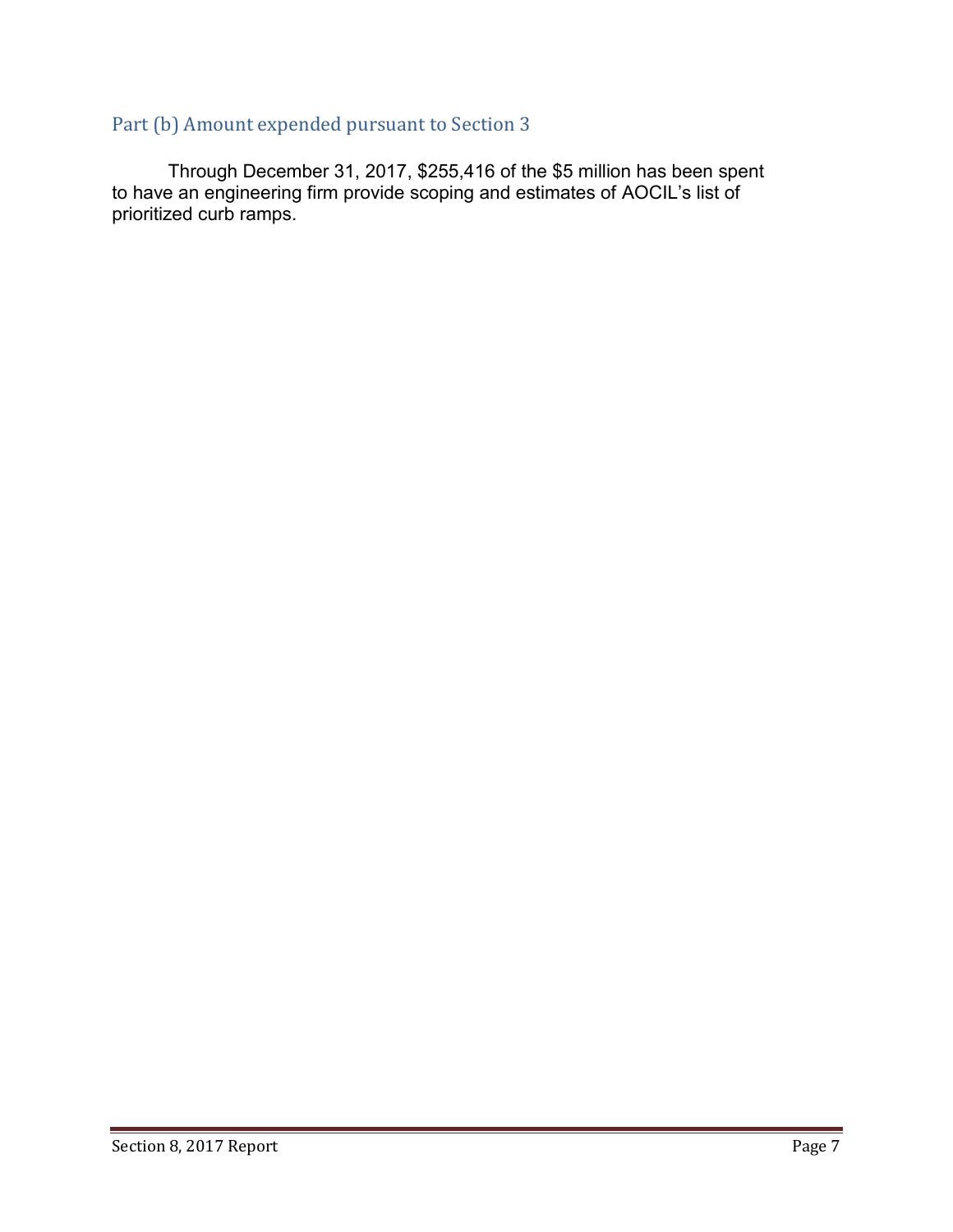# Part (c) Number of curb ramp locations remediated

a. the number of curb ramp locations and actual curb ramps remediated per Section 4 (a) or (b) and their physical locations; and

ODOT completed the curb ramp inventory and provided the inventory report to AOCIL in December 2017; ODOT will commence curb ramp remediation in 2018. Future reports will provide a matrix by region showing the number of curb ramps remediated by (a) physical installation of a missing curb ramp or (b) physically upgrading an existing non-compliant curb ramp and a listing of their physical locations.

b. the number of curb ramp locations remediated per Section 4 (c), (d), (e), (f), and (g), and their physical locations.

ODOT completed the curb ramp inventory and provided the inventory report to AOCIL in December 2017; ODOT will commence curb ramp remediation in 2018. Future reports will provide a matrix by region showing the number of curb ramps remediated by (c) technical infeasibility through a design exception; (d) closing a pedestrian crossing as appropriate in compliance with Applicable Standards; (e) another permissible exception under the ADA and its implementing regulations; (f) right of way availability; or (g) other methods or changes to the location that bring the location into compliance with Applicable Standards as documented on the curb ramp inspection form and a listing of their physical locations.